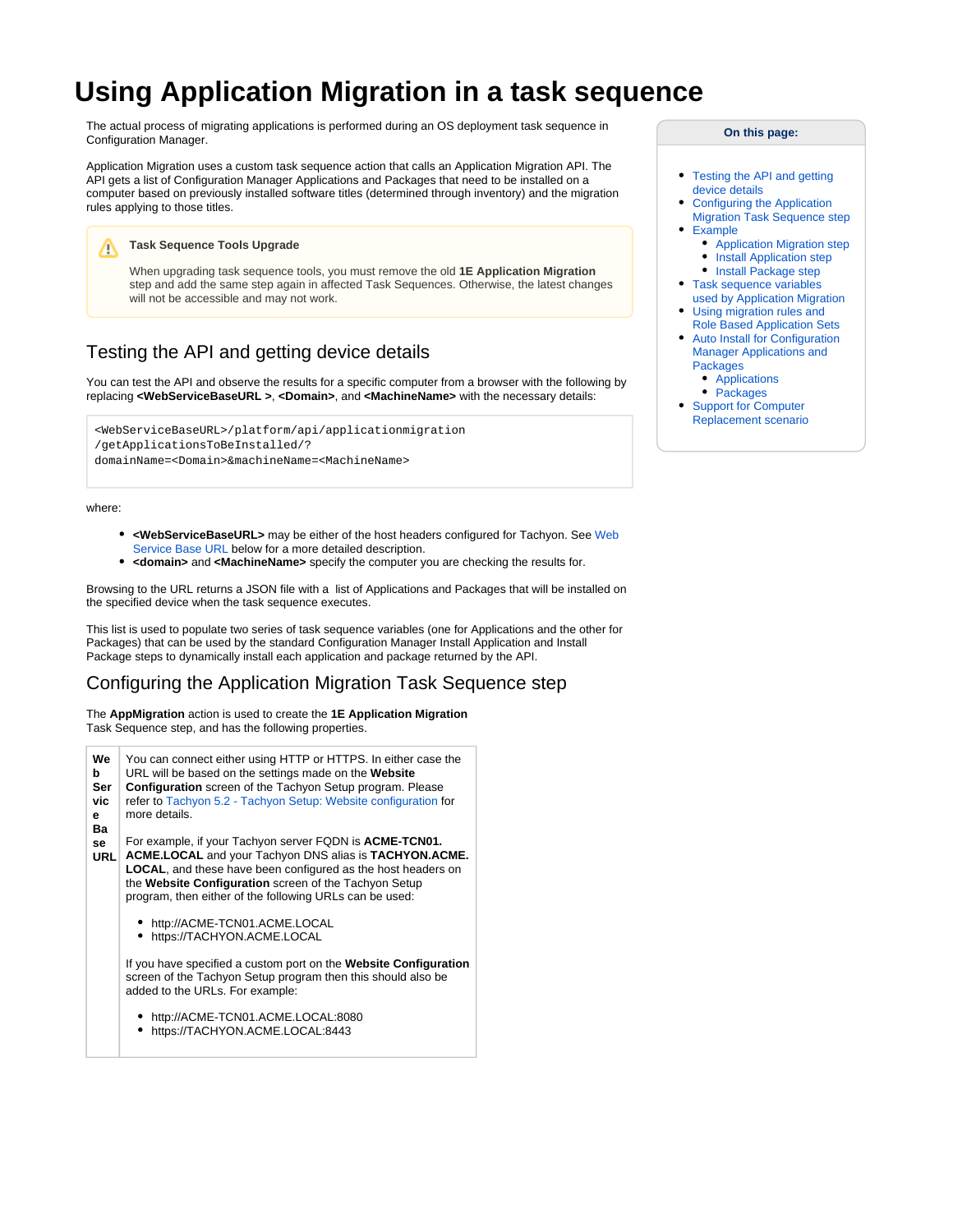| Cre<br>de<br>nti<br>als<br>(for                      | The username and password used to call the Application<br>Migration API - this account must already exist as user on<br>Tachyon.<br>If the Domain\User Name and Password are left empty, the                                                                                                                                                                                                                                                                                                                                                                                                                                                                                                                                                                                                                                                                                                                                                                                                                                                                                                                                                                                                                                                                                                                                                              |
|------------------------------------------------------|-----------------------------------------------------------------------------------------------------------------------------------------------------------------------------------------------------------------------------------------------------------------------------------------------------------------------------------------------------------------------------------------------------------------------------------------------------------------------------------------------------------------------------------------------------------------------------------------------------------------------------------------------------------------------------------------------------------------------------------------------------------------------------------------------------------------------------------------------------------------------------------------------------------------------------------------------------------------------------------------------------------------------------------------------------------------------------------------------------------------------------------------------------------------------------------------------------------------------------------------------------------------------------------------------------------------------------------------------------------|
| We<br>b<br>ser<br>vic<br>е<br>call)                  | Configuration Manager Network Access Account is used to fetch<br>data from Application Migration (to use this option the Network<br>Access Account must be added as a Tachyon user).                                                                                                                                                                                                                                                                                                                                                                                                                                                                                                                                                                                                                                                                                                                                                                                                                                                                                                                                                                                                                                                                                                                                                                      |
| So<br>urc<br>е<br>Сo<br>mp<br>ute<br>r<br>Do<br>main | In most cases, the Source Computer Domain will be the same<br>domain that the OS is being deployed in. If you are migrating<br>computers from one domain to another through the OS<br>deployment process, you must select the Specify Domain option<br>and enter the Fully Qualified Domain Name of the originating<br>domain, as this will be the domain that the computer belongs to in<br>Tachyon from previous inventory.                                                                                                                                                                                                                                                                                                                                                                                                                                                                                                                                                                                                                                                                                                                                                                                                                                                                                                                             |
| So<br>urc<br>е<br>Co                                 | The name of the task sequence variable that is used to store the<br>source computer name (the computer from which applications are<br>being migrated).                                                                                                                                                                                                                                                                                                                                                                                                                                                                                                                                                                                                                                                                                                                                                                                                                                                                                                                                                                                                                                                                                                                                                                                                    |
| mp<br>ute<br>r<br>Na<br>me<br>Var<br>iable           | By default, the Source Computer Name Variable property<br>is set to SourceComputerName. If the specified variable<br>does not exist, the Application Migration step uses the<br>current computer name as the source computer name.<br>If you are using Nomad (included in Windows Servicing<br>Suite) and have included the Get Migration Settings step in<br>the task sequence, that step will set the SourceComputerNa<br>me variable as follows:<br>In a Computer Replace scenario:<br>When the restore Task Sequence executes on the<br>new computer, Get Migration Settings sets the So<br>urceComputerName variable to the source<br>computer defined in the Computer Association in<br>Configuration Manager.<br>If the Task Sequence is initiated through the Windo<br>ws Servicing Assistant, you do not need to<br>create a Computer Association. Get Migration<br>Settings sets the SourceComputerName<br>variable to the name of the source computer<br>selected by the user in the Windows Servicing<br>Assistant.<br>In a Computer Refresh scenario, the SourceCompute<br><b>rName</b> variable is set to the current computer name.<br>If you are adding the Application Migration step to an In-<br>place Upgrade Task Sequence, set the Source Computer<br>Name Variable to _SMSTSMachineName and do not use G<br>et Migration Settings. |
| Ap<br>plic<br>ati<br>on<br>Var<br>iable              | The base variable name which this task sequence step uses to<br>define the Configuration Manager Applications to be<br>installed. This is used to define the base variable in a later Install<br>Application step that is configured to install applications<br>according to a dynamic variable list.                                                                                                                                                                                                                                                                                                                                                                                                                                                                                                                                                                                                                                                                                                                                                                                                                                                                                                                                                                                                                                                     |
|                                                      | For example, if Application Variable is set to APPMIG, this step<br>will dynamically set variables APPMIG01, APPMIG02 etc.<br>corresponding to the applications to be installed dictated by the<br>application migration rules applied to the specified source<br>computer.                                                                                                                                                                                                                                                                                                                                                                                                                                                                                                                                                                                                                                                                                                                                                                                                                                                                                                                                                                                                                                                                               |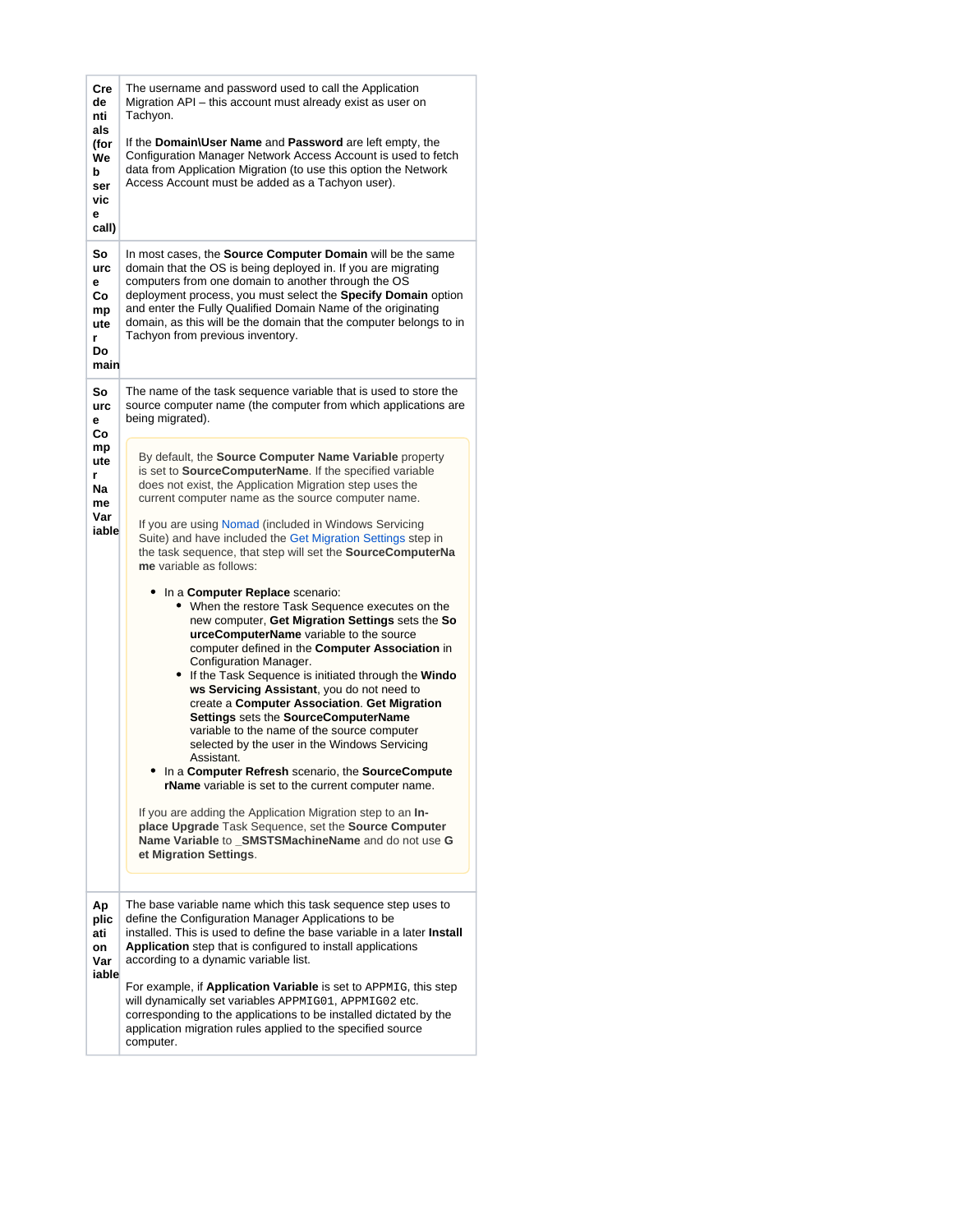| Pa<br>cka<br>ge<br>Var | that is configured to install packages according to a dynamic<br>iable variable list.<br>dynamically set variables PKGMIG001, PKGMIG002 etc.<br>application migration rules applied to the specified source<br>computer. |                   | The base variable name which this task sequence step uses to<br>define the Configuration Manager Packages to be installed. This<br>is used to define the base variable in a later <b>Install Package</b> step<br>For example, if Package Variable is set to PKGMIG, this step will<br>corresponding to the packages to be installed dictated by the |                                                 |                                                                                         |
|------------------------|--------------------------------------------------------------------------------------------------------------------------------------------------------------------------------------------------------------------------|-------------------|-----------------------------------------------------------------------------------------------------------------------------------------------------------------------------------------------------------------------------------------------------------------------------------------------------------------------------------------------------|-------------------------------------------------|-----------------------------------------------------------------------------------------|
|                        |                                                                                                                                                                                                                          |                   | ACME - Task Sequence Task Sequence Editor                                                                                                                                                                                                                                                                                                           |                                                 | x<br>п                                                                                  |
|                        | Add - Remove<br>$(\approx)$                                                                                                                                                                                              | 酌帽<br>$(\approx)$ | Properties<br>Options                                                                                                                                                                                                                                                                                                                               |                                                 |                                                                                         |
|                        | New Group                                                                                                                                                                                                                | e Variable        | Type:                                                                                                                                                                                                                                                                                                                                               | <b>Custom Actions</b>                           |                                                                                         |
|                        | General<br>٠                                                                                                                                                                                                             | ation             | Name:                                                                                                                                                                                                                                                                                                                                               | 1E Application Migration                        |                                                                                         |
|                        | Software                                                                                                                                                                                                                 |                   | Description:                                                                                                                                                                                                                                                                                                                                        |                                                 | Call 1E Application Migration Service to install Apps given an old                      |
|                        | <b>Disks</b>                                                                                                                                                                                                             |                   |                                                                                                                                                                                                                                                                                                                                                     | machine name                                    |                                                                                         |
|                        | <b>User State</b>                                                                                                                                                                                                        |                   |                                                                                                                                                                                                                                                                                                                                                     |                                                 |                                                                                         |
|                        | Images                                                                                                                                                                                                                   |                   |                                                                                                                                                                                                                                                                                                                                                     |                                                 | Call the Application Migration Service for a list of apps installed on an old computer. |
|                        | Drivers                                                                                                                                                                                                                  |                   |                                                                                                                                                                                                                                                                                                                                                     |                                                 |                                                                                         |
|                        | Settings<br>▶                                                                                                                                                                                                            |                   | Web Service Base URL:                                                                                                                                                                                                                                                                                                                               | //tachyon.acme.local/                           |                                                                                         |
|                        | 1E OSD<br>r                                                                                                                                                                                                              | AppMigration      |                                                                                                                                                                                                                                                                                                                                                     |                                                 |                                                                                         |
|                        |                                                                                                                                                                                                                          | Pre-flight Checks |                                                                                                                                                                                                                                                                                                                                                     | als (for web service call):                     |                                                                                         |
|                        |                                                                                                                                                                                                                          |                   | Domain\User Name:                                                                                                                                                                                                                                                                                                                                   |                                                 | ACME\TachyonUser                                                                        |
|                        |                                                                                                                                                                                                                          |                   | Password:                                                                                                                                                                                                                                                                                                                                           | (Leave blank to use the Network Access Account) |                                                                                         |
|                        |                                                                                                                                                                                                                          |                   |                                                                                                                                                                                                                                                                                                                                                     |                                                 |                                                                                         |
|                        |                                                                                                                                                                                                                          |                   | Source Computer Domain:                                                                                                                                                                                                                                                                                                                             |                                                 |                                                                                         |
|                        |                                                                                                                                                                                                                          |                   |                                                                                                                                                                                                                                                                                                                                                     |                                                 | O Use current machine domain                                                            |
|                        |                                                                                                                                                                                                                          |                   |                                                                                                                                                                                                                                                                                                                                                     |                                                 | ◯ Specify domain                                                                        |
|                        |                                                                                                                                                                                                                          |                   |                                                                                                                                                                                                                                                                                                                                                     | Source Computer Name Variable:                  | SourceComputerName                                                                      |
|                        |                                                                                                                                                                                                                          |                   | <b>Application Variable:</b>                                                                                                                                                                                                                                                                                                                        |                                                 | APPMIG                                                                                  |
|                        |                                                                                                                                                                                                                          |                   | Package Variable:                                                                                                                                                                                                                                                                                                                                   |                                                 | <b>PKGMIG</b>                                                                           |
|                        |                                                                                                                                                                                                                          |                   |                                                                                                                                                                                                                                                                                                                                                     |                                                 |                                                                                         |
|                        |                                                                                                                                                                                                                          |                   |                                                                                                                                                                                                                                                                                                                                                     |                                                 |                                                                                         |
|                        |                                                                                                                                                                                                                          |                   | www.1E.com                                                                                                                                                                                                                                                                                                                                          |                                                 | Version: 2.5.200.4                                                                      |
|                        |                                                                                                                                                                                                                          |                   |                                                                                                                                                                                                                                                                                                                                                     |                                                 | OK<br>Cancel<br>Apply                                                                   |

# <span id="page-2-0"></span>Example

The following example illustrates how to add the Application Migration step to an existing OS Deployment task sequence. Your own task sequence may differ, but the general positioning of these steps is where Install Application steps would normally be placed (after **Install Updates** and before the **Restore User Files**).

- 1. From the **Configuration Manager console**, select the **Software Library workspace**.
- 2. Expand the **Operating Systems** folder and select **Task Sequences**.
- 3. Right-click the task sequence that Application Migration is to be added to and from the context menu, select **Edit**.

## <span id="page-2-1"></span>**Application Migration step**

Choose **Add > 1E OSD > AppMigration**.

On the **Properties tab**, enter the following details: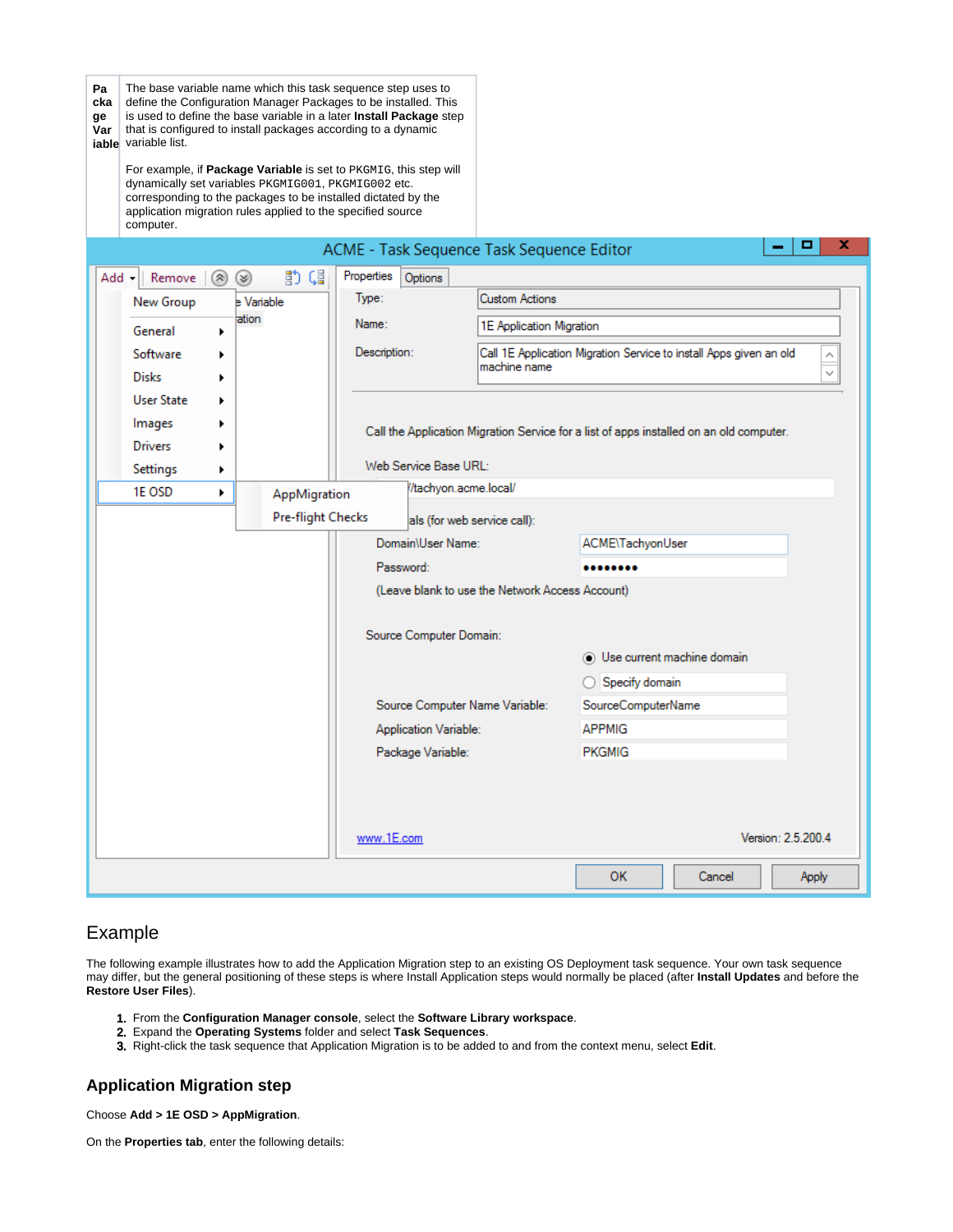- 1. In **Web Service Base URL**, enter the location for Tachyon, for example http://tachyon.acme.local/
- 2. Under **Credentials (for Web service call)**, enter the **D omain\ User Name** and **Password** for the Tachyon user you want to use.
- 3. **Source Computer Domain**  in most cases the source computer domain will be the same domain that the OS is being deployed in. If you are migrating computers from one domain to another through the OS deployment process, you must select the Specify Domain option and enter the Fully Qualified Domain Name of the originating domain, as this will be the domain that the computer belongs to in Tachyon from previous inventory.
- 4. In **Source Computer Name Variable**, leave the value at its default SourceComputerName.
- 5. In **Application Variable**, choose the base variable that is used to define the dynamic applications. In our example, it is AppMig.
- 6. In **Package Variable**, choose the base variable that is used to define the dynamic packages. In our example, it is PkgMig.
- 7. Click **Apply**.

### <span id="page-3-0"></span>**Install Application step**

Choose **Add > Software > Install Application**.

On the **Properties tab**:

- 1. Select the **Install applications according the dynamic variable list** option.
- 2. In **Base variable name**, enter the application variable. In our example, it is AppMig (see step 5 above).
- 3. If you want the task sequence to continue installing other applications in the event if an application install fails, select the **I f an application installation fails, continue installing other applications in the list** option.

#### On the **Options tab**:

- 1. Click **Add Condition** and enter condition to check if Task Sequence Variable **APPMIG01** exists (or the application variable you defined in the 1E Application Migration step with **01** appended).
- 2. Click **Apply**.



| 助唱<br>Properties Options<br>Add + Remove $\circledR$ $\circledR$<br>Type:<br><b>Install Application</b><br><b>M. Set Task Sequence Variable</b><br><sup>2</sup> 1E Application Migration<br>Name:<br>Install Application<br>V: Install Application<br>Install Package<br>Description:<br>$\bigcirc$ Install the following applications<br>Object ID<br>Name<br><b>Status</b><br><b>Administr</b><br>There are no items to show in this view. | ACME - Task Sequence Task Sequence Editor |  | о<br>× |
|----------------------------------------------------------------------------------------------------------------------------------------------------------------------------------------------------------------------------------------------------------------------------------------------------------------------------------------------------------------------------------------------------------------------------------------------|-------------------------------------------|--|--------|
|                                                                                                                                                                                                                                                                                                                                                                                                                                              |                                           |  |        |
|                                                                                                                                                                                                                                                                                                                                                                                                                                              |                                           |  |        |
|                                                                                                                                                                                                                                                                                                                                                                                                                                              |                                           |  |        |
|                                                                                                                                                                                                                                                                                                                                                                                                                                              |                                           |  |        |
|                                                                                                                                                                                                                                                                                                                                                                                                                                              |                                           |  |        |
|                                                                                                                                                                                                                                                                                                                                                                                                                                              |                                           |  |        |
|                                                                                                                                                                                                                                                                                                                                                                                                                                              |                                           |  |        |
|                                                                                                                                                                                                                                                                                                                                                                                                                                              |                                           |  |        |
| last applications according to dynamic variable list<br>The list of applications consists of a series of task sequence variables with a common base name plus<br>a number suffix starting at 01. Each variable value must contain application name.<br><b>APPMIG</b><br>Base variable name:<br>$\triangledown$ if an application installation fails, continue installing other applications in the list                                      |                                           |  |        |
| OK<br>Cancel<br>Apply                                                                                                                                                                                                                                                                                                                                                                                                                        |                                           |  |        |

|                                               | x<br><b>Task Sequence Variable</b> |
|-----------------------------------------------|------------------------------------|
| Enter the task sequence variable to evaluate. |                                    |
| Variable:                                     | APPMIG01                           |
| Condition:                                    | exists<br>v                        |
| Value:                                        | $\wedge$                           |
|                                               |                                    |
|                                               | $\checkmark$                       |
|                                               | OK<br>Cancel                       |

### <span id="page-3-1"></span>**Install Package step**

#### Choose **AddSoftwareInstall Package**.

#### On the **Properties tab**:

- 1. Select the **Install software packages according to dynamic variable list** option.
- 2. In **Base variable name**, enter the package variable name used in the 1E Application Migration step. In our example, it is PkgMig (see step 6 above).
- 3. If you want the task sequence to continue installing other applications in the event if an application install fails, select the **I**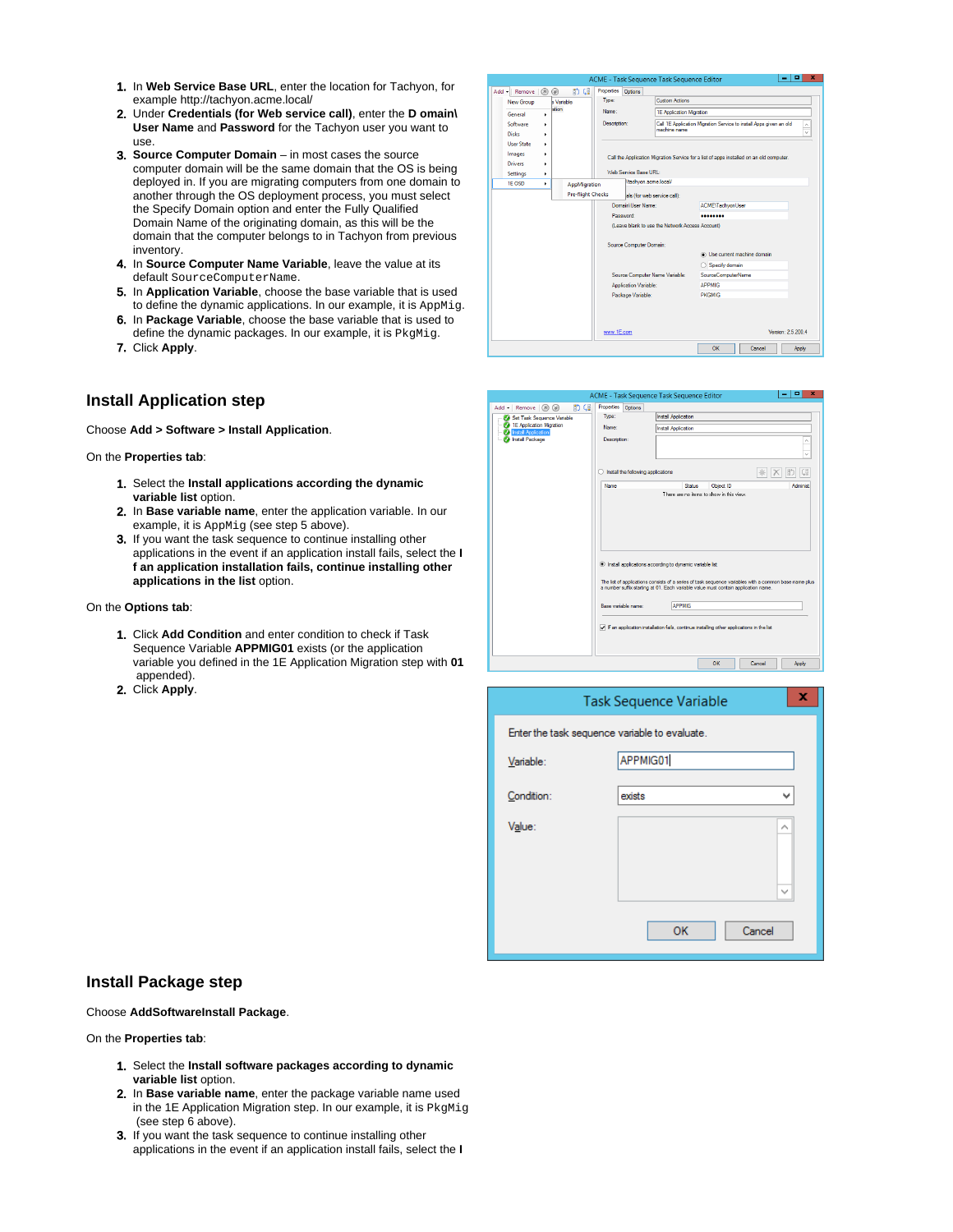#### **f installation of a software package fails, continue installing other packages in the list** option.

On the **Options tab**:

- 1. Click **Add Condition** and enter the condition to check if the task Sequence Variable **PKGMIG001** exists (or the package variable you defined in the 1E Application Migration step and append **001** to it). Click **OK** to save the condition.
- 2. Click **Apply** to save the changes to the Task Sequence step.

|                                                                                                                                                   |                                   | ACME - Task Sequence Task Sequence Editor                                                                                                                                                       | - 1<br>ᄉ |
|---------------------------------------------------------------------------------------------------------------------------------------------------|-----------------------------------|-------------------------------------------------------------------------------------------------------------------------------------------------------------------------------------------------|----------|
| Add - Remove   2 3<br>Set Task Sequence Variable<br>- 2 1E Application Migration<br><b>M</b> Install Application<br><b>Market</b> Install Package | 動く                                | Options<br>Properties<br>Disable this step<br>Continue on error<br>2 Add Condition .   X Remove   X Remove All<br>There are no heme to show in this view.<br>×<br><b>Task Sequence Variable</b> |          |
|                                                                                                                                                   | Variable:<br>Condition:<br>Value: | Enter the task sequence variable to evaluate.<br>PKGMIG001<br>exists<br>$\checkmark$<br>$\overline{\phantom{a}}$<br>OK<br>Cancel                                                                |          |
|                                                                                                                                                   |                                   | OK<br>Cancel                                                                                                                                                                                    | Apply    |

### <span id="page-4-0"></span>Task sequence variables used by Application Migration

There are five task sequence variables used by Application Migration:

- **Source Computer Name Variable** the name of the task sequence variable that is used to store the source computer name (the computer from which applications are being migrated), as described above
- **Application Variable** the base variable name used for Applications, as described above
- **Package Variable** the base variable name used for Packages, as described above
- **Role Base Application Sets variable** optional, the variable named **IncludeRoleBasedAppsForExistingPC** must be set to **true** if you are using [Role Based Application Sets](https://help.1e.com/display/APPMIG31/Role+Based+Application+Sets), described below
- **Deployment Type variable** the variable named **DeploymentType** must be set to one of the following values, and must be set prior to the **1 E Application Migration** step

| Value                  | Description of DeploymentType variable                                                                                                                                                                                                                                                                                  |
|------------------------|-------------------------------------------------------------------------------------------------------------------------------------------------------------------------------------------------------------------------------------------------------------------------------------------------------------------------|
| Refresh                | Also known as Wipe-and-Load, the data on the computer is backed up, the disk is wiped, a new OS is installed and applications are<br>installed subject to their respective migration rules. If no application migration rule exists for an application, it will not be installed.                                       |
| Replace                | Data and applications are migrated from one computer to another. Applications that are migrated to the new computer are subject to the<br>application migration rules for the source computer. If no application rule exists for an application, it will not be installed on the new<br>computer.                       |
| <b>InPlace</b>         | Windows setup is executed on an existing computer to upgrade the OS. The disk is not wiped, so existing data and installed applications<br>are preserved. In this instance, Application Migration will install only applications that are subject to a replace or upgrade migration rules.<br>Retain rules are ignored. |
| <b>NewCo</b><br>mputer | Also known as bare-metal, this is a new build computer where no applications or data are being migrated. However, you can use the Role<br>Based Application Sets feature to install applications on new computers.                                                                                                      |

# <span id="page-4-1"></span>Using migration rules and Role Based Application Sets

[Role Based Application Sets](https://help.1e.com/display/APPMIG31/Role+Based+Application+Sets) can optionally be used in each of the deployment scenarios. A Role Based Application Set defines a set of applications that should be installed on a computer for a user performing a particular role, or perhaps working at a particular location.

For this to work, the task sequence must contain the variable **IncludeRol eBasedAppsForExistingPC** set to a value of **true**, as shown in the picture opposite.

| Ţ | When using IncludeRoleBasedAppsForExistingPC with a          |
|---|--------------------------------------------------------------|
|   | value of true for role-based application sets, the Deploymen |
|   | <b>tType</b> variable must be set appropriately in the task  |
|   | sequence before the 1E Application Migration step.           |

| Install Migrated Applications<br>Set DEPLOYMENTTYPE<br>Le Set SourceComputerNameVariable<br>C Set IncludeRoleBasedAppsForExistingPC | Type:                                            | Set Task Sequence Variable            |                                   |        |              |
|-------------------------------------------------------------------------------------------------------------------------------------|--------------------------------------------------|---------------------------------------|-----------------------------------|--------|--------------|
|                                                                                                                                     |                                                  |                                       |                                   |        |              |
|                                                                                                                                     | Name:                                            | Set IncludeRoleBasedAposForExistingPC |                                   |        |              |
| <sup>2</sup> 1E Application Migration                                                                                               | Description:                                     |                                       |                                   |        | $\hat{a}$    |
|                                                                                                                                     | Enter the task sequence variable name and value. |                                       |                                   |        |              |
|                                                                                                                                     | Task Sequence Variable:                          |                                       | IncludeRoleBasedAppsForExistingPC |        |              |
|                                                                                                                                     | Value:                                           | Inuel                                 |                                   |        | ۸            |
|                                                                                                                                     |                                                  |                                       |                                   |        | $\checkmark$ |
|                                                                                                                                     |                                                  |                                       |                                   |        |              |
|                                                                                                                                     |                                                  |                                       | OK                                | Cancel | <b>Apply</b> |

# <span id="page-4-2"></span>Auto Install for Configuration Manager Applications and Packages

Application Migration uses the **Install Application** and **Install Package** steps in a Task Sequence to install migrated applications and packages. These Task Sequence steps are dependent on the relevant checkbox (auto install flag) being enabled for each application and package: